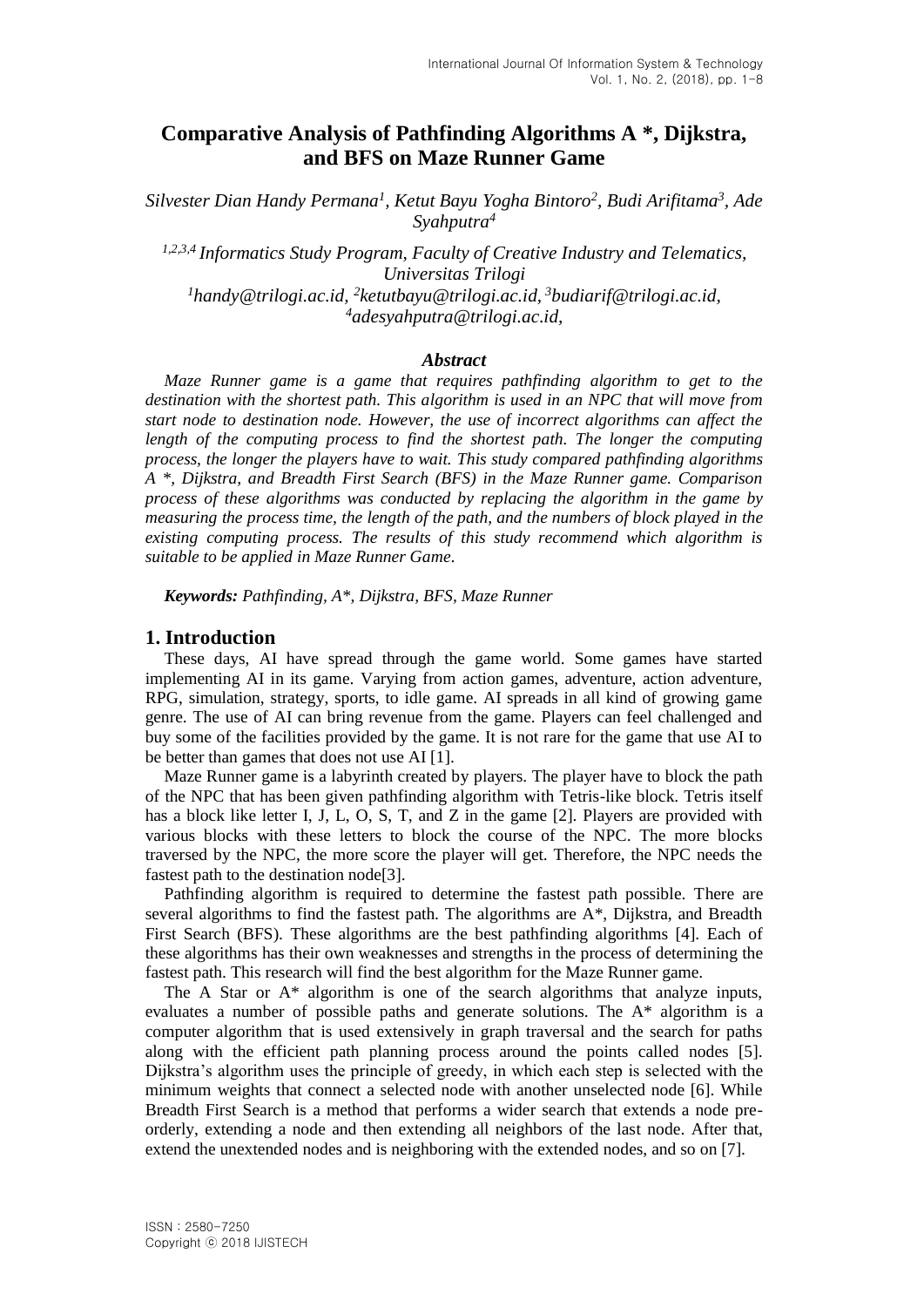The comparison process in this algorithm was conducted by measuring 3 variables of pathfinding computation. These three variables are the measurement of the process time, the length of the path, and the numbers of block played in the existing computing process. In the process of measuring time, time will be measured in milliseconds (ms). The calculated time is the time needed from start node to destination node. The time will start when NPC starts running. The length of the path is measured by counting the number of blocks traversed by the NPC. Blocks played in the computation process are calculated from the number of blocks (nodes) counted before the pathfinder determines its path.

The purpose of this research will determine the best algorithm to be applied in this Maze Runner game. The algorithm which will be recommended to be applied in the game is considered to be taken from various aspects of the comparison test results. The results of this research are expected to help game developers to implements the best algorithm for making maze-based games.

### **2. Rudimentary**

Research conducted by Aqsa Zafar et al with the title, "Analysis of Multiple Shortest Path Finding Algorithm in Novel Gaming Scenario" discusses the comparison of 5 pathfinding algorithms. The five algorithms are Breadth-First Search (BFS), Depth-First Search (DFS), Best-First Search, Dijkstra's Algorithm, and A\* Algorithm. Although using these five pathfinding algorithms, the discussion in the research only compare Dijkstra's Algorithm and A \* Algorithm with comparative table. In the discussion, game images from Age of Empire and Civilization V are provided but not yet clearly explained about the use and the application of the game. What can be drawn from this research is the attention to the A\* algorithm make it seen as the best algorithm compared to the others [8].

Research with the title, "Pathfinding Algorithm Efficiency Analysis in 2D Grid" done by Zarembo and Sergejs compares A\*, BFS, Dijkstra, HPA\*, and LPA\* in twodimensional sized grids. BFS has the slowest results. This result can be explained by the fact that the algorithm's operating principle is very simple and it does not use any heuristics. Dijkstra's algorithm is faster than BFS, but slower than the other algorithms. A\* and LPA\* have the same value of performances. LPA\* is faster in smaller grids (64, 128, 256), but A\* is faster in larger grids (512, 1024). Which leads to the conclusion, that  $LPA*$  is better suited for smaller pathfinding problems, while  $A*$  is better used to solve larger problems [9].

Research conducted by Singhal and Harish with the title, "A Review of the Paper of Navigation and Pathfinding using Mobile Cellular Automata" describes pathfinding, cellular automata and software agents. This research studied the pathfinding category and how is it used in finding the distance between 2 nodes. This research focuses on cellular automata and for complex modeling systems and computing tools. This research uses Breadth-first search, Dijkstra's algorithm, and  $A^*$  to find the distance between the cellular automata [10].

The study titled, "Pathfinding car racing game using dynamic pathfinding algorithm and algorithm A\*" conducted by Sazaki, et.al. used pathfinding algorithm for NPC to race against player in car racing game. The pathfinding method used by NPCs in this game is A\* algorithm to find the shortest path on the track and combined with Dynamic Pathfinding Algorithm to avoid static or dynamic obstacles in its path. The experimental results in this study show that the combination of both methods can be implemented well in car racing games with the track conditions is blocked with static obstacles. While moving on the track with dynamic obstacles, the combination of both methods passes through the course only under certain conditions [11].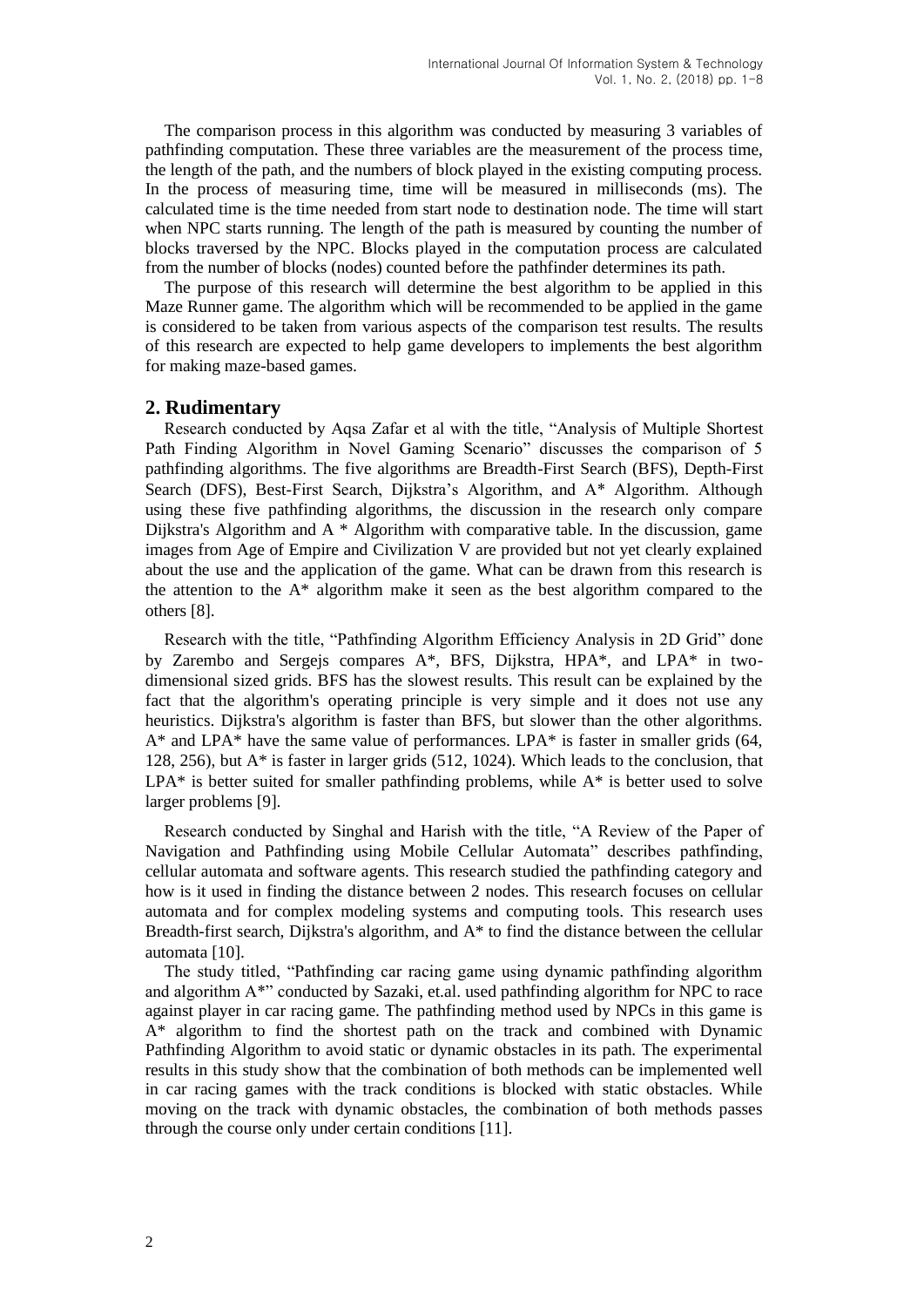### **3. Research Methodology**

The problem appointed in this research is the shortest and most efficient route search in Simulation Game especially Maze Runner. The research methodology used in this research is a comparative test using 3 levels in a Maze Runner game with the same obstacle positions for each tested algorithm. The case measured in this comparative test are the process time, the length of the path, and how many blocks being played in the existing computational process. In this research, researcher will use 3 different levels with different Tetris blocks at each level. After completing the test with 3 different levels, it can be decided which algorithm is best to be implemented in this Maze Runner game.

### **4. Result and Discussion**

Maze Runner is a game that asks its players to block the path of NPC (Non Player Character) from the start node to destination node. This game has rules and freedom in the game. Players are prohibited from fully blocking (closing access) the path or imprisoning the NPC at the start node, this is so that the NPC can run from the start node to the destination node. Players can only interfere with course taken by the NPC. Players are given a limited number of obstacles to be arranged freely within the maze. The obstacles are Tetris block that looks like the letters I, J, L, O, S, T, and Z. The obstacle can be arranged by dragging the obstacles from its column to the arena / maze. Before being placed into the maze, players can also rotate the obstacle by 90 degrees with the rotate button. After all the obstacles are placed, players can press the GO button to give command for the NPC to walk towards the destination node. Figure 1 shows the Maze Runner game that asks its players to place all of the obstacles into the given map.



**Figure 1. Maze Runner Interface**

Maze Runner game has various levels. Each level has different obstacles and different score requirement to pass the level. The Next button will be enabled if the player can use all the obstacles and reach the scores required after pressing the GO button. When the GO button is pressed, the NPC (Green box) will then search for the shortest path to the destination node (Red box) with the applied algorithm. The score will be calculated from the number of squares used by the NPC as the path to the destination node.

In this research, we compared the use of the A\*, Dijkstra, and Breadth First Search (BFS) algorithms applied to the NPC to find a way to the destination node. This research will use level 1, 2, and 3 to do comparison for each algorithm with the same obstacle layout at each level. Experiments conducted at level 1, 2, and 3 will arbitrarily place all of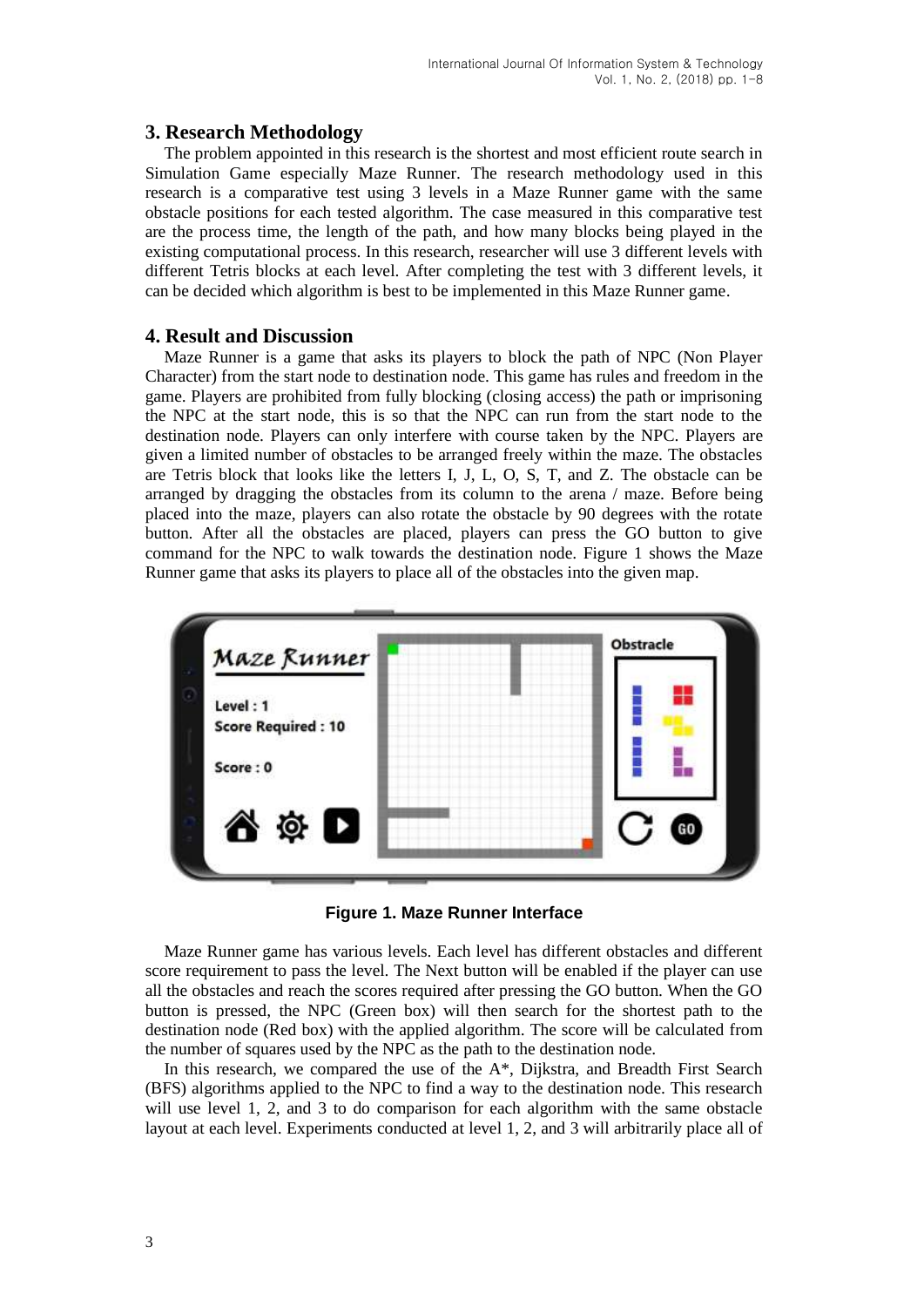the obstacles between the start node and the destination node in order to block the path of the NPC.



**Figure 2. Pathfinding of Maze Runner Game at Level 1 using A\* (a), Dijkstra (b), and BFS (c) algorithms**

Figure 2 above is the computation results for Maze Runner game at level 1. Obstacles are arranged in such a way that the path of the NPC, which should only be diagonally straight to the destination, becomes slightly turned aside. Figure 2a shows that the NPC moves using A\* and 2b algorithms shows that the NPC moves using Dijkstra algorithm. While Figure 2c shows that the NPC moves using BFS algorithm. The calculation results of these three algorithms can be seen in table 1 below.

| Components             | $A^*$ Algorithm     | Dijkstra's<br>Algorithm | <b>BFS</b> Algorithm |
|------------------------|---------------------|-------------------------|----------------------|
| Length                 | 38                  | 38                      | 38                   |
| Time                   | $0.3500 \text{ ms}$ | $0.3000$ ms             | $0.8000$ ms          |
| <b>Computed Blocks</b> | 323 blocks          | 738 blocks              | 738 blocks           |

**Table 1. Comparison of Algorithms Computation on the First Level of Maze Runner Game**

From Table 1 above, the same results of 38 blocks traveled were obtained from the distance traveled by NPC to the destination node. With these three algorithms, players will get a score of 38. The computational time required by Dijkstra's algorithm is faster than A\* and BFS. A\* has 0.0500 ms longer computation time than Dijkstra. The computational process of A\* algorithm is slightly slower than the Dijkstra and BFS algorithms. It can be deduced that  $A^*$  algorithm consumes less memory for its computation process than any other algorithm.

At level 2 of the Maze Runner game, players are given more obstacles to interfere with the process of finding the shortest path for the NPC, but the distance between both nodes is closer. Players are given 17 pieces of Tetris-like block. There are 5 pieces of block that looks like the letter O, 6 pieces looks like the letter I, 4 pieces looks like the letter L, a single piece looks like the letter J, and another single piece that looks like the letter Z. At level 2, the minimum score required to unlock level 3 is 30 points. This means that it takes a minimum of 30 NPC steps to achieve that score. The three algorithms are tested after all the obstacles are placed in the maze. Pathfinding performed by the three algorithms can be seen in Figure 3.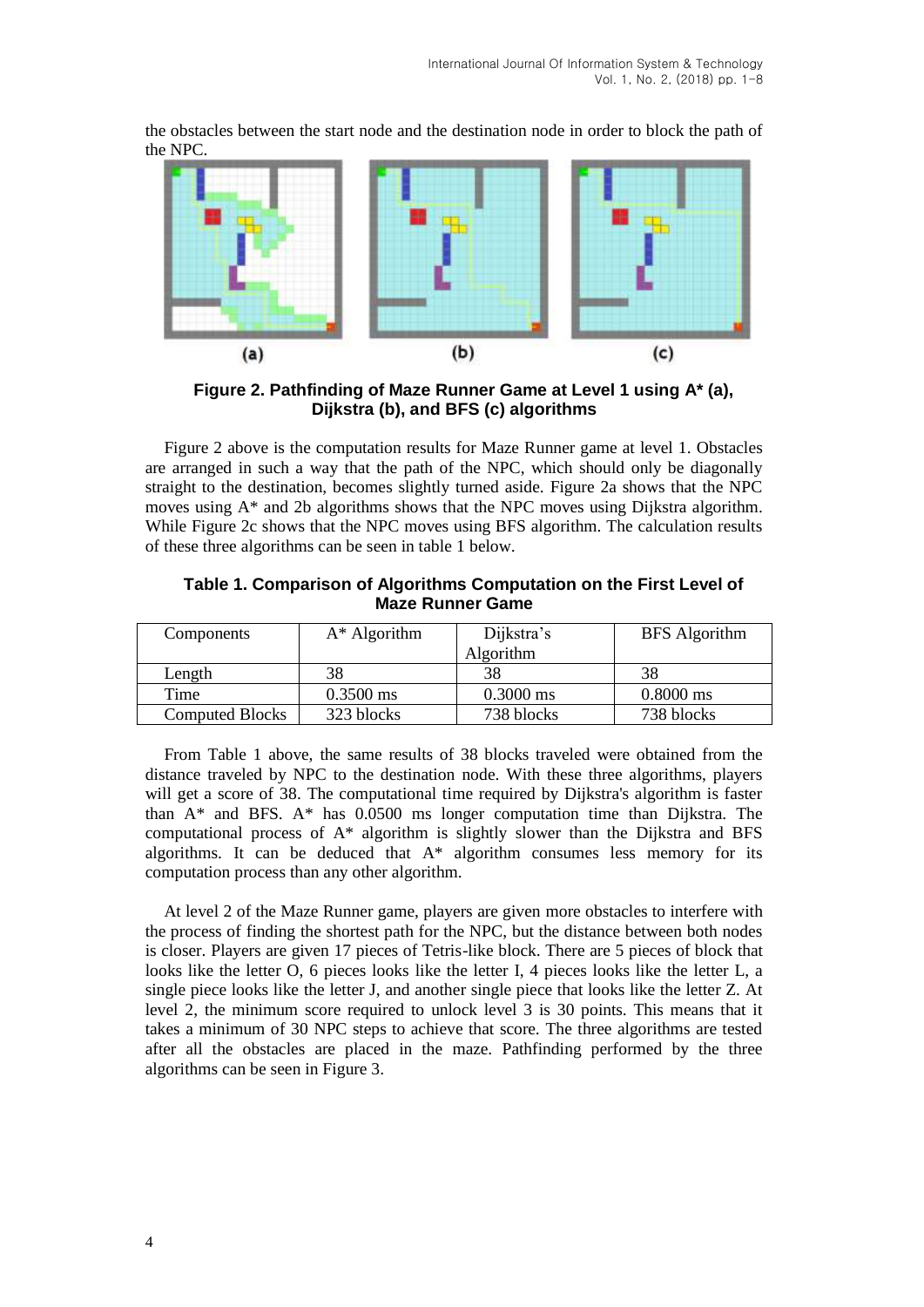

**Figure 3. Pathfinding of Maze Runner Game at Level 2 using A\* (a), Dijkstra (b), and BFS (c) algorithms**

In Figure 3 above, A\* algorithm has a path similar to the BFS algorithm. Although similar, the path taken by  $A^*$  algorithm is closer to the border of the placed obstacles while the BFS algorithm is closer to the walls by default. This proves that  $A^*$  algorithm extends the arranged obstacles and crawls to the goal.

| Table 2. Comparison of Algorithms Computation on the Second Level of |  |  |  |
|----------------------------------------------------------------------|--|--|--|
| <b>Maze Runner Game</b>                                              |  |  |  |

| Component              | $A^*$ Algorithm     | Dijkstra    | <b>BFS</b> Algorithm |
|------------------------|---------------------|-------------|----------------------|
|                        |                     | Algorithm   |                      |
| Length                 | 34                  |             | 34                   |
| Time                   | $0.4000 \text{ ms}$ | $0.6000$ ms | $0.8000$ ms          |
| <b>Computed Blocks</b> | 415 blocks          | 618 blocks  | 618 blocks           |

From Table 2 above, the same results of 34 blocks were obtained from the number of squares traveled by the NPC to get to the destination node and thus, give a score of 34 to the player. The computation time difference between the three algorithms is 0.2000 ms. The A\* algorithm has the fastest computation time than the other algorithms. The computational process needed for A\* algorithm is less than Dijkstra and BFS algorithms with 415 blocks. Both Dijkstra and BFS algorithms extend 618 blocks to search for the shortest path.

At level 3 of Maze Runner game, players are given even tougher challenges. The start and destination node at this third level is located adjacently and only separated by a wall. The player is required to arrange the obstacles so that the NPC moves at least 50 steps. Players are given 15 pieces of Tetris-like blocks. There are 6 pieces of block that looks like the letter O, 2 pieces looks like the letter I, 2 pieces looks like the letter L, a single piece looks like the letter J, 2 pieces that looks like the letter S, a single piece looks like the letter T, and another single piece looks like the letter Z. The three algorithms are then being tested after all the obstacles are placed in the maze. The test results of the algorithms are shown in figure 4.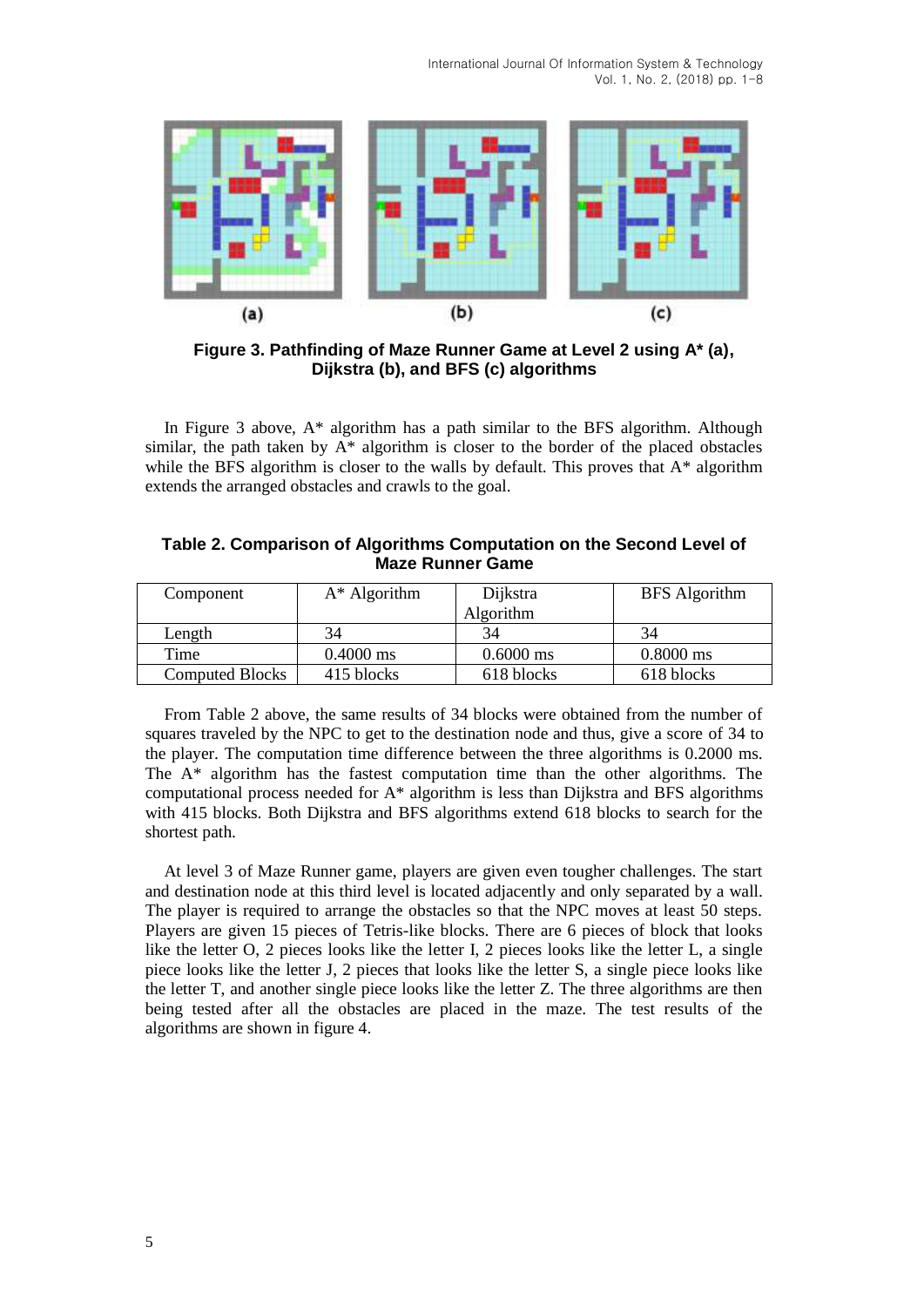

**Figure 4. Pathfinding of Maze Runner Game at Level 3 using A\* (a), Dijkstra (b), and BFS (c) algorithms**

In Figure 4 above, A\* algorithm has the same path as BFS algorithm. Although both has the same path taken, A\* algorithm has fewer computed blocks than BFS algorithm. While Dijkstra algorithm has a unique path that is goes through the bottom route even though the number of blocks on both routes are the same. This is because at the time of computation, Dijkstra's algorithm meets the last node in the middle of the upper route. Therefore, the extended path is the bottom path and the algorithm reaches the destination node with the lower path.

| Table 3. Comparison of Algorithms Computation on the Third Level of Maze |
|--------------------------------------------------------------------------|
| <b>Runner Game</b>                                                       |

| Component              | $A^*$ Algorithm     | Dijkstra    | <b>BFS</b> Algorithm |
|------------------------|---------------------|-------------|----------------------|
|                        |                     | Algorithm   |                      |
| Length                 | 58                  | 58          | 58                   |
| Time                   | $1.1000 \text{ ms}$ | $0.9000$ ms | $1.0000 \text{ ms}$  |
| <b>Computed Blocks</b> | 504 blocks          | 624 blocks  | 624 blocks           |

The number of blocks required for the NPC to reach the destination node on the three algorithms is the same and the player scores 58. The computation time difference between the three algorithms is 0.1000 ms. Dijkstra's algorithm is faster than any other algorithm. In terms of computation, the  $A^*$  algorithm is slightly slower than Dijkstra and BFS Algorithms with 504 blocks or a difference of 120 computed blocks. Dijkstra and BFS algorithms extend 624 blocks to search for the shortest path.

# **5. Conclusion**

Based on the results of this research and evaluation conducted, it can be concluded that:

- 1. A\*, Dijkstra, and Breadth First Search can be used to find the shortest in Maze Runner Game.
- 2.  $A^*$  is the best algorithm in pathfinding especially in Maze game / grids. This is supported by the minimal computing process needed and a relatively short searching time.
- 3. The use of the right algorithm can make the game better in terms of computing process, memory usage, and computing time.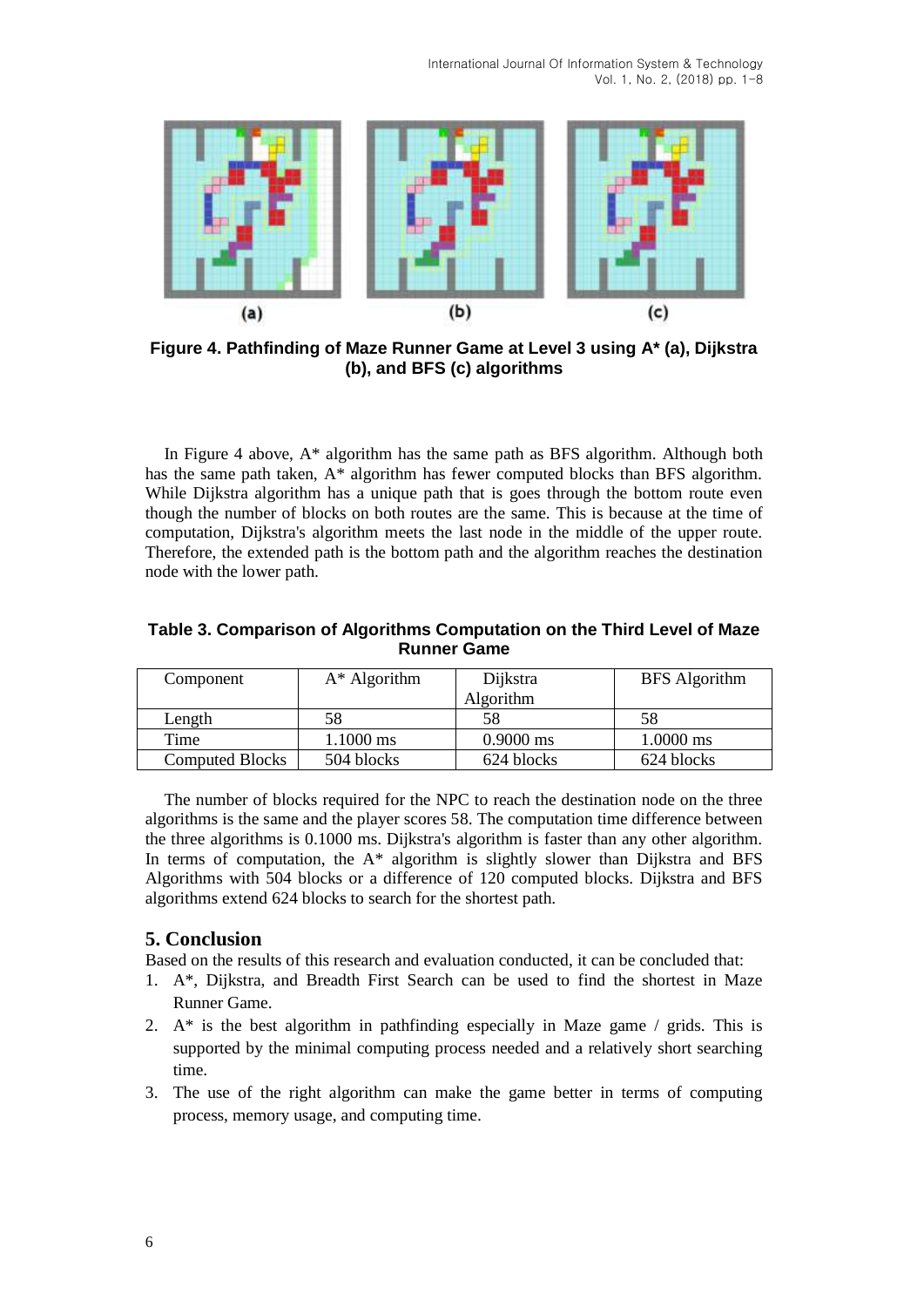# **6. Suggestion**

Some suggestions that can be taken from this research are:

- 1. To continue this research with a modified A\* algorithm to get better computation results.
- 2. Make a test for  $A^*$  to find the shortest path in other cases such as racing game, strategy, sport, etc.

### **References**

- [1] D. Perez-Liebana, J. Liu, A. Khalifa, R. D. Gaina, J. Togelius, and S. M. Lucas, "General Video Game AI: a Multi-Track Framework for Evaluating Agents, Games and Content Generation Algorithms," 2018.
- [2] H. M. Vo, "Optimizating Power Consumption Using Multi-Bit Flip-Flop Technique," pp. 0–3, 2017.
- [3] B. Arifitama and A. Syahputra, "Implementing Augmented Reality on a Multiple Floor Building as a Tool for Sales Product Knowledge," Int. J. Technol. Bus., vol. 1, no. 1, 2017.
- [4] S. M. Kim, M. I. Peña, M. Moll, G. N. Bennett, and L. E. Kavraki, "A review of parameters and heuristics for guiding metabolic pathfinding," J. Cheminform., vol. 9, no. 1, pp. 1–13, 2017.
- [5] H. Reddy, "PATH FINDING Dijkstra ' s and A \* Algorithm ' s," pp. 1–15, 2013.
- [6] P. Singal Dcsa and R. R. S. Chhillar, "Dijkstra Shortest Path Algorithm using Global Positioning System," Int. J. Comput. Appl., vol. 101, no. 6, pp. 975–8887, 2014.
- [7] A. A. Jamal and W. J. Teahan, "Alpha multipliers breadth-first search technique for resource discovery in unstructured peer-to-peer networks," Int. J. Adv. Sci. Eng. Inf. Technol., vol. 7, no. 4, 2017.
- [8] A. Zafar, K. K. Agrawal, W. Cdr, and A. Kumar, "Analysis of Multiple Shortest Path Finding Algorithm in Novel Gaming Scenario," Intell. Commun. Control Devices, Adv. Intell. Syst. Comput., pp. 1267–1274, 2018.
- [9] I. Zarembo and S. Kodors, "Pathfinding Algorithm Efficiency Analysis in 2D Grid," Environ. Technol. Resour. Proc. Int. Sci. Pract. Conf., vol. 2, p. 46, 2015.
- [10] P. Singhal and H. Kundra, "A Review paper of Navigation and Pathfinding using Mobile Cellular Automata," vol. 2, no. I, pp. 43–50, 2014.
- [11] A. Sazaki, Yoppy, Primanita and M. Syahroyni, "Pathfinding Car Racing Game Using Dynamic Pathfinding Algorithm and Algorithm A \*," 3rd Int. Conf. Wirel. Telemat. 2017, pp. 164–169, 2017.

## **Authors**



**Silvester Dian Handy Permana** was born in Yogyakarta, Indonesia on November 26, 1990. He graduated from Universitas Atma Jaya Yogyakarta - Indonesia, with a degree in Informatics Engineering and later received a Master's degree in Information Technology from Universitas Indonesia - Indonesia.

He currently works for Universitas Trilogi as Informatics Lecturer, and have experience in lecturing for more than 4 years. His research interests include Game Application, Game Algorithm and Complexity, and Multimedia.